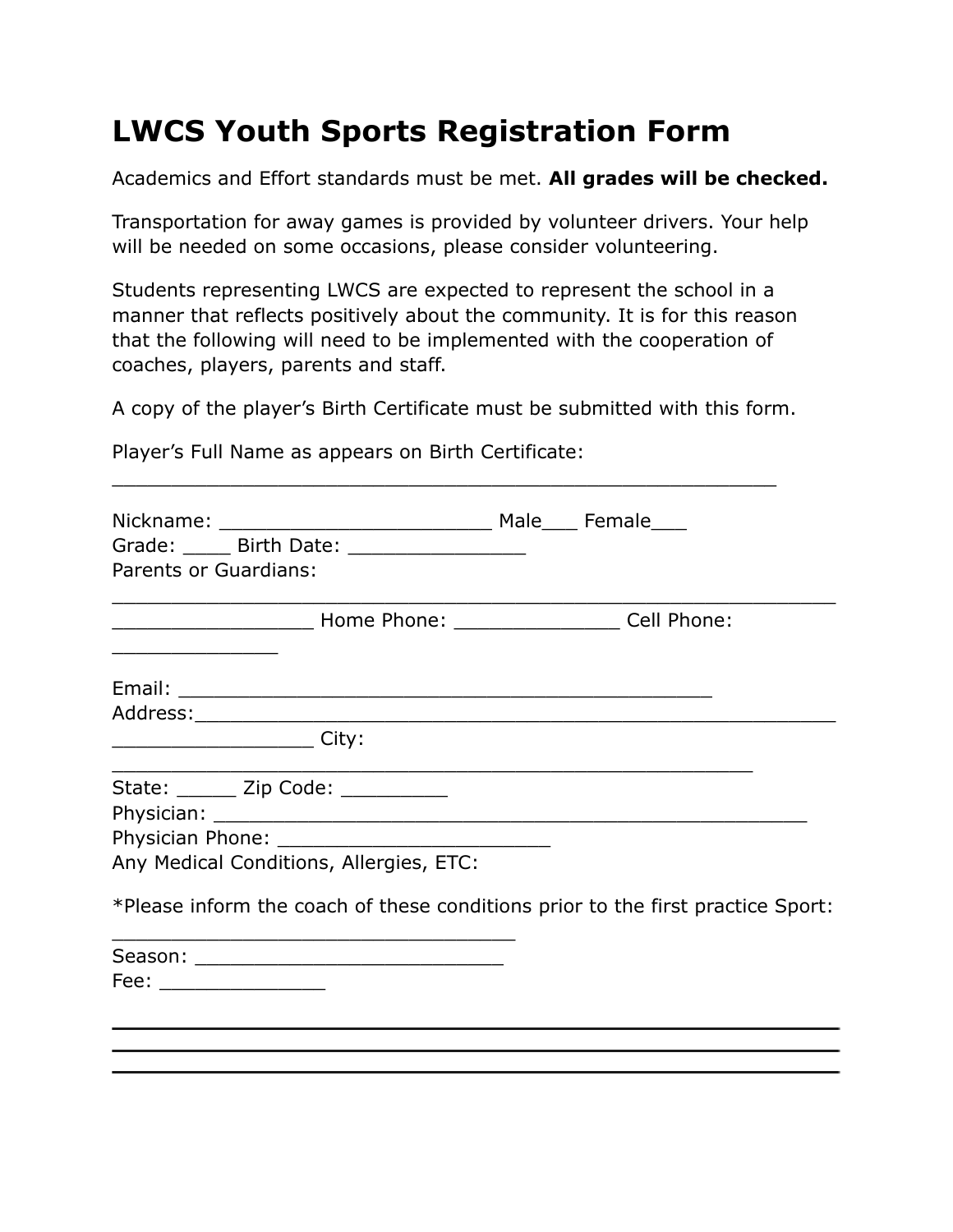### **Sport Fees:**

\$85.00 - JV Soccer (4th - 8th grade) \$115 - Varsity Soccer (9th - 12th grade)

\*Each additional child from same family is eligible for \$5.00 discount.

Shirt/Jersey Size:

Name on back of jersey: \_\_\_\_\_\_\_\_\_\_\_\_\_\_\_\_\_\_\_\_\_

### **Recreation Scholarship Fund:**

Yes, I would like to contribute  $\qquad$  \$1.00,  $\qquad$  \$2.00  $\qquad$  \$5.00 or other \$\_\_\_\_\_\_\_\_\_\_\_ to the Recreation scholarship fund. This fund allows children who attend Living Waters Christian School to participate in recreational programs who financially may not be able to participate. Please include this with your payment. Thank you for your donation!

### **Parent/Guardian Participation:**

I/We understand that Athletic Department conducts fund raising and volunteering activities in addition to the registration fee and that each player/parent is strongly encouraged and expected to participate. I/We are willing to participate in the following activities for the LWCS Athletic Department's Youth Sports Programs.

Circle all that apply: / Coach / Fund Raise / Concessions / Maintain Fields / Assist Officials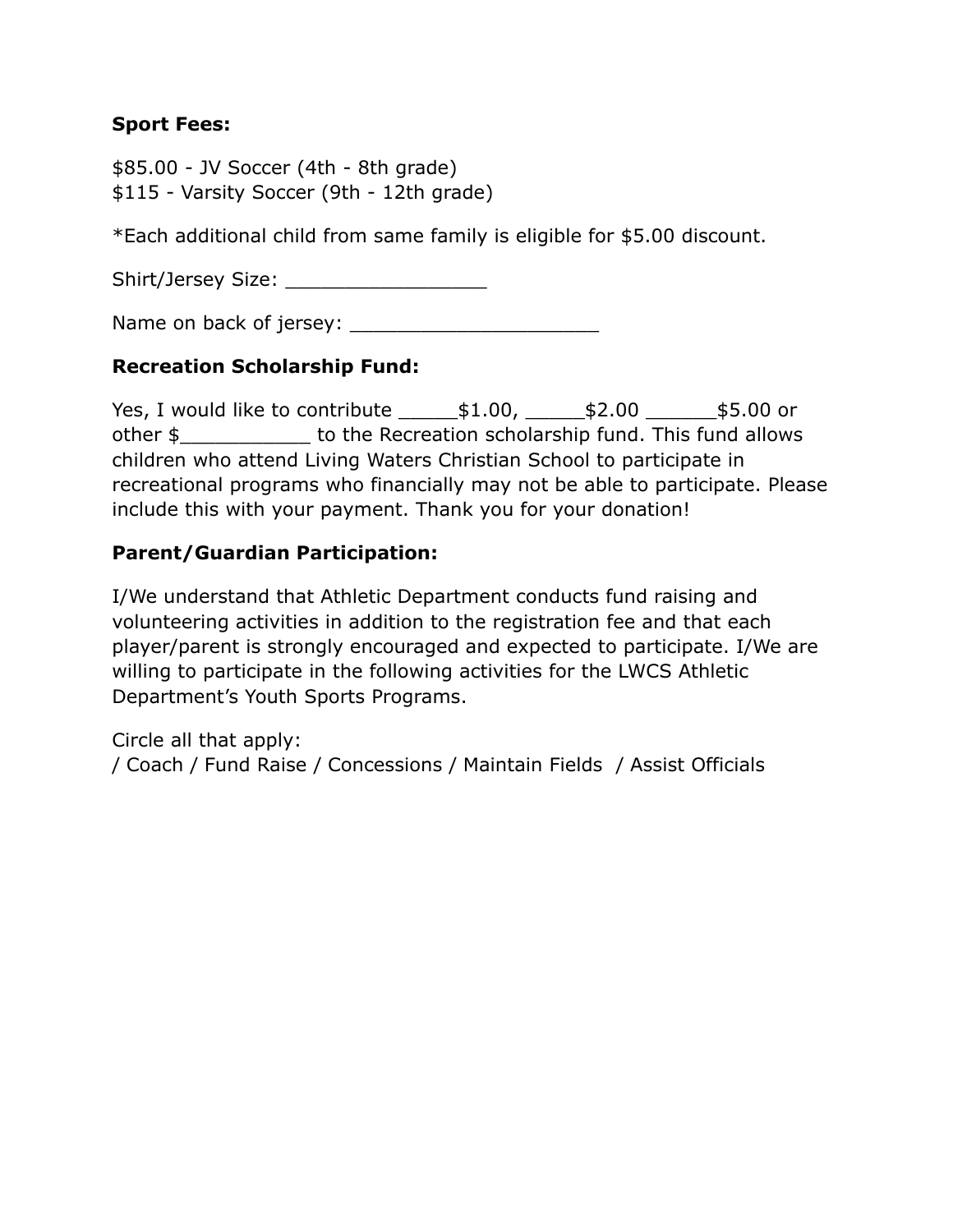## **Consent/Waiver Agreement:**

I/We consent to our child participating in the LWCS Athletic Department Programs. In participating in Recreation Programs, Living Waters Christian School, I hereby acknowledge that I/We understand that there are risks of accidents resulting in bodily harm arising out of those activities. I/We understand that Recreation activities are planned with the safety of the participants in mind. In case of emergency, accident or illness, if I/We am not present I/We hereby give our permission for the coach or representative of the Athletic Department to obtain any required medical attention my child may need. I/We will notify the coach of any physical limitations (allergies, hearing, sight, etc) or other additional information they need to know about my/our child. I/We further acknowledge that my child has the physical capacity reasonably necessary to engage in Recreation activity for which I have enrolled. I/We agree to be the party responsible for all medical expenses which are incurred in my behalf. It is understood and agreed that the School, its employees, volunteers and agents shall be held harmless against all claims, damages, loss or expenses including attorney's fees arising out of or resulting from participation in recreation programs. I/We agree any pictures taken may be used for future promotions for LWCS Athletics.

\*\* I have read the above waiver and understand the contents\*\*

\_\_\_\_\_\_\_\_\_\_\_\_\_\_\_\_\_\_\_\_\_\_\_\_\_\_\_\_\_\_\_\_\_\_\_\_\_\_\_\_\_\_\_\_\_\_\_\_\_\_\_\_\_\_\_\_\_\_\_\_\_

## SIGNATURE (PARENT OR GUARDIAN) Date

OFFICE USE Only: Cash\_\_ Check  $\#$  \_\_\_\_\_\_\_\_\_\_\_\_ Amount Paid\_\_\_\_\_\_\_\_\_\_\_\_\_\_\_\_\_\_\_\_\_ DATE: